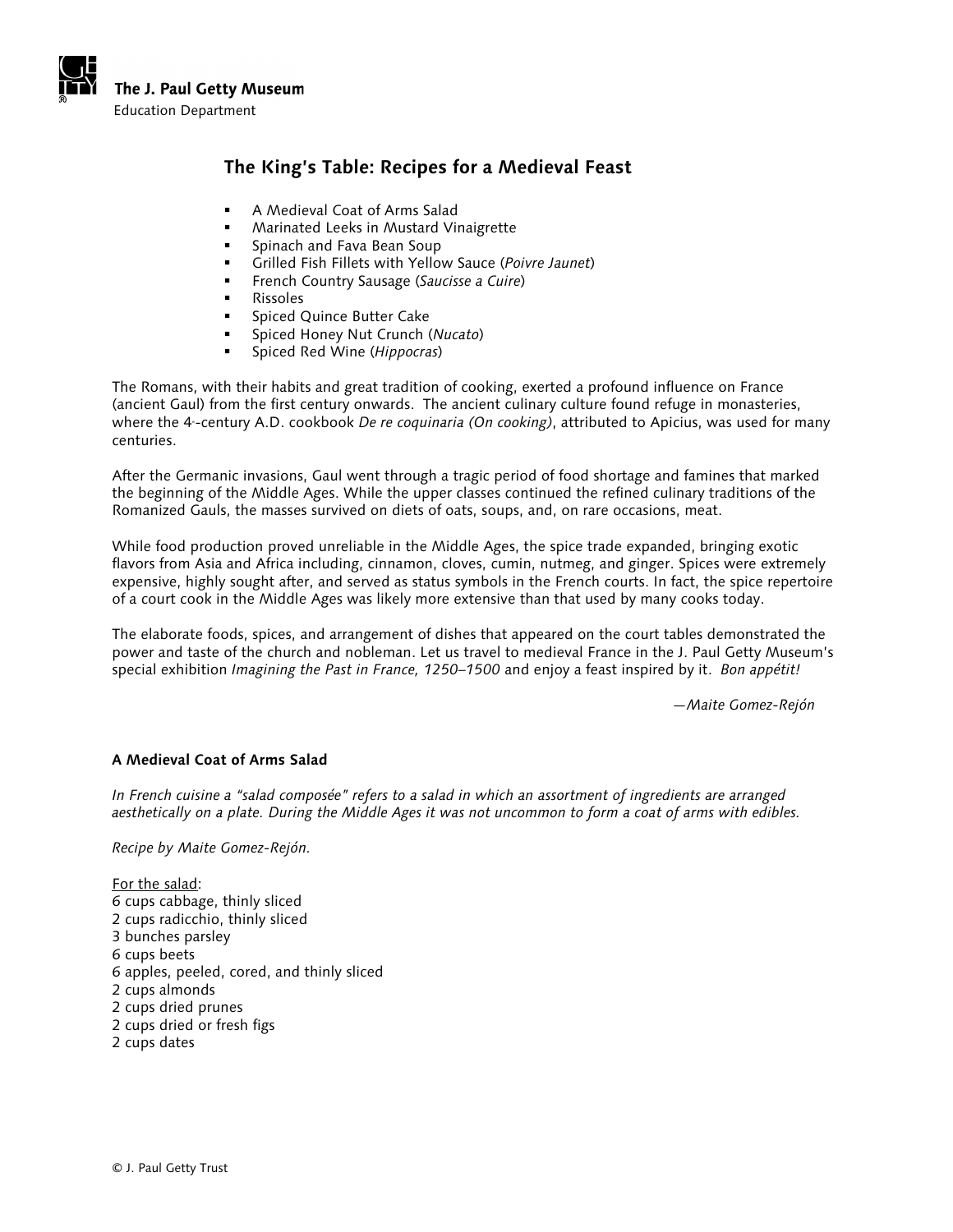For the vinaigrette: 3 tablespoons fresh lemon juice 2/3 cup olive oil 2 teaspoons finely grated fresh lemon zest ½ teaspoon sugar salt and pepper to taste

- 1. For the vinaigrette: Whisk together lemon juice, zest, sugar, salt and pepper to taste until the sugar is dissolved. Then, in a slow steady stream, whisk in the olive oil until emulsified.
- 2. Separately toss the cabbage, radicchio, beets, and apples with the dressing.
- 3. Artistically arrange the dressed elements of the salad with the dried fruit and nuts so that repetitive patterns of color and shape please the eye or so that a coat of arms is formed…have fun and be creative!

Serves 6

## **Marinated Leeks in Mustard Vinaigrette**

*Leeks were cultivated in medieval Europe as a vegetable both nourishing and stimulating to the "desires of Venus." This thought continued through the Renaissance, when they were commonly consumed on wedding nights. Used since antiquity, mustard was highly valued in the Middle Ages. The commercial production of mustard began in the mid-14 century in Dijon, France.* 

*Recipe by Maite Gomez-Rejón.*

For the leeks: 6 to 8 leeks 1 bay leaf 5 parsley branches 4 thyme sprigs 1 carrot, thinly sliced 1 celery rib, thinly sliced For the mustard vinaigrette:

2 tablespoons lemon juice 1 garlic clove, minced ¼ teaspoon salt pinch pepper 1 tablespoon Dijon mustard 1 tablespoon plain yogurt 1/3 cup olive oil 1 tablespoon chopped parsley

- 1. Halve the leeks lengthwise, using only about an inch of the pale green part. Rinse well.
- 2. Put them, in a single layer, in a large pan with the fresh herbs, carrot, and celery. Add enough water to cover.
- 3. Simmer until they are tender when pierced with a knife, about 20 minutes.
- 4. Transfer the leeks to a platter with some of the broth and spoon the vinaigrette over the top.
- 5. For the vinaigrette, combine the vinegar, salt, and garlic in a small bowl. Let stand for a few minutes then whisk in the mustard, yogurt, and oil until thick and smooth.
- 6. Add the pepper then stir in the chopped parsley. Taste and adjust seasoning.

Serves 6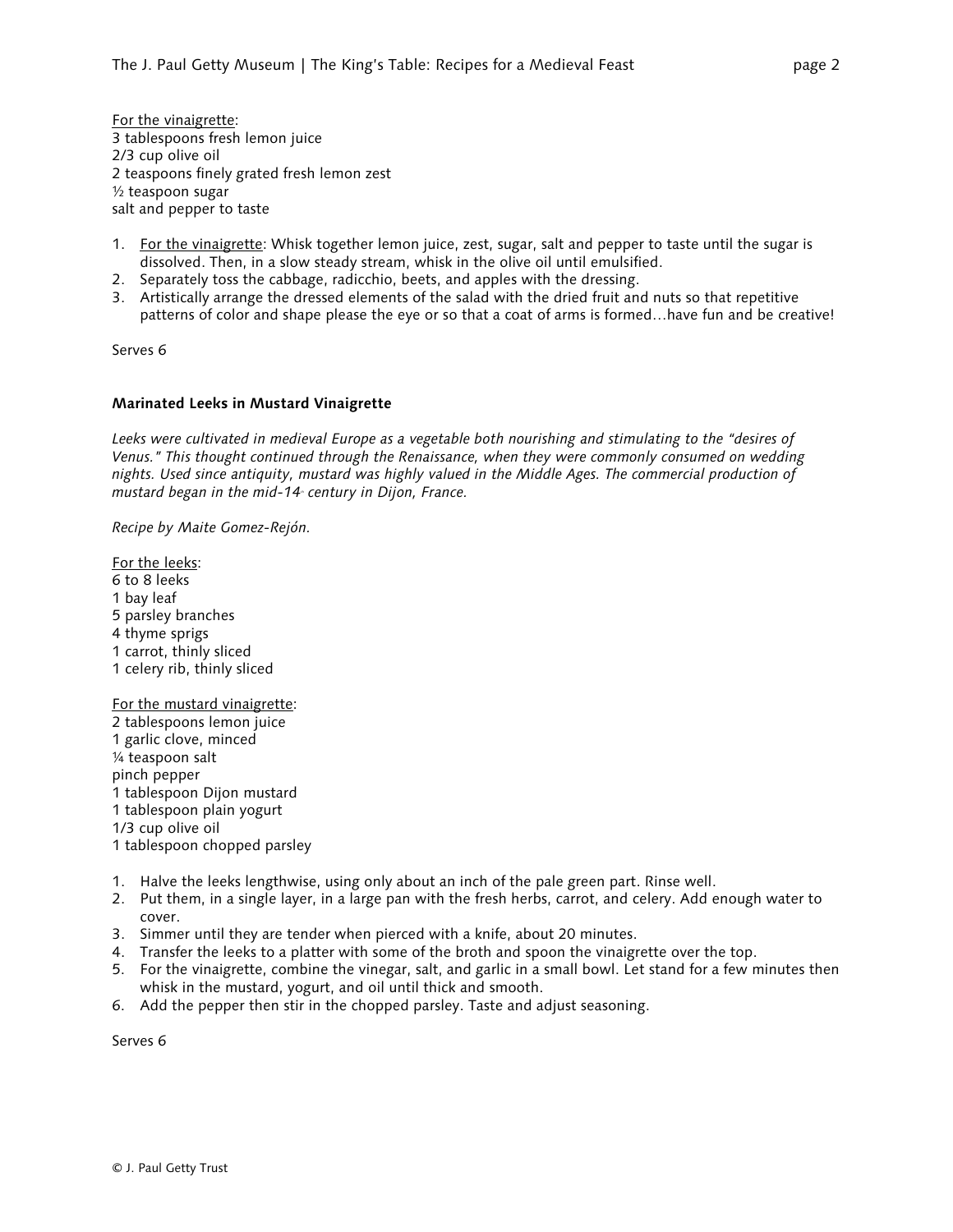#### **Spinach and Fava Bean Soup**

*Fava beans, also known as broad beans, are among the few beans native to the Mediterranean and can be found as ingredients in ancient Egyptian, Greek, and Roman dishes. Most other beans we use in cooking today came into Europe after the discovery of the New World. In medieval Europe, fava beans were eaten fresh during their growing season, spring/summer, and were also dried to be enjoyed year round. The following recipe, using ingredients that would have been available in medieval France, can be made with fresh or dried fava beans.*

#### *Recipe by Robin Trento.*

6 pounds fresh fava beans in their pods (yields 8 cups of beans, shelled and skinned)*OR* 2 pounds (32 oz.) dried fava beans (yields 8 cups of beans, rehydrated and skinned) 1 teaspoon salt ¼ cup olive oil 3 onions, chopped 4 stalks celery, chopped 4 carrots, chopped ¼ cup each of fresh herbs (parsley, sage, rosemary & thyme), all finely chopped salt and freshly ground pepper, to taste 5 quarts (20 cups) hot water 8 cups fresh spinach leaves, chopped

- 1. Remove fresh fava beans from pods. Then cook beans in a pot of salted, boiling water for 2 minutes. (If using dried beans, boil for 10 minutes in unsalted water, then proceed as follows.) After boiling, drain and immediately rinse beans with cold, running water. Score each bean on its smooth edge and slip it out of its tough skin and set skinned beans aside.
- 2. Heat the olive oil in a large stockpot (6 to 8 quart), over moderate heat. Add the chopped onion, celery, and carrots, and sauté about 7 to 10 minutes. Add the chopped fresh herbs; continue to cook for another 2 to 3 minutes and salt to taste.
- 3. Pour in 5 quarts of water, and stir in the beans. Cover and bring to a boil, then lower heat and cook until beans are soft (about half hour for fresh fava beans, an hour for dried). Add salt and freshly ground pepper as desired.
- 4. Add chopped spinach leaves for the last 10 minutes of cooking (after the beans are sufficiently soft).
- 5. Remove from heat and cool slightly before serving. Serve with a little grated cheese and drizzle of olive oil. This soup is even more delicious if allowed to cool somewhat before eating, and even more so when re-heated the next day.

Makes 10 to 12 bowls of soup, or 20 to 24 cups of soup

## **Grilled Fish Fillets with Yellow Sauce** Poivre Jaunet

*"Take ginger and saffron, then take bread soaked in broth (or even better, meatless cabbage water) and boil; when it boils, add vinegar" (*Ménagier de Paris*). In the Middle Ages, this yellow sauce was used with meat as well as fish.*

*Recipe by Nancy Real.*

For the sauce:  $\frac{1}{2}$  cup plain breadcrumbs 2 cups vegetable broth ½ teaspoon saffron threads ½ teaspoon ground ginger 3 cloves garlic, crushed 3 tablespoons white wine vinegar salt and pepper, to taste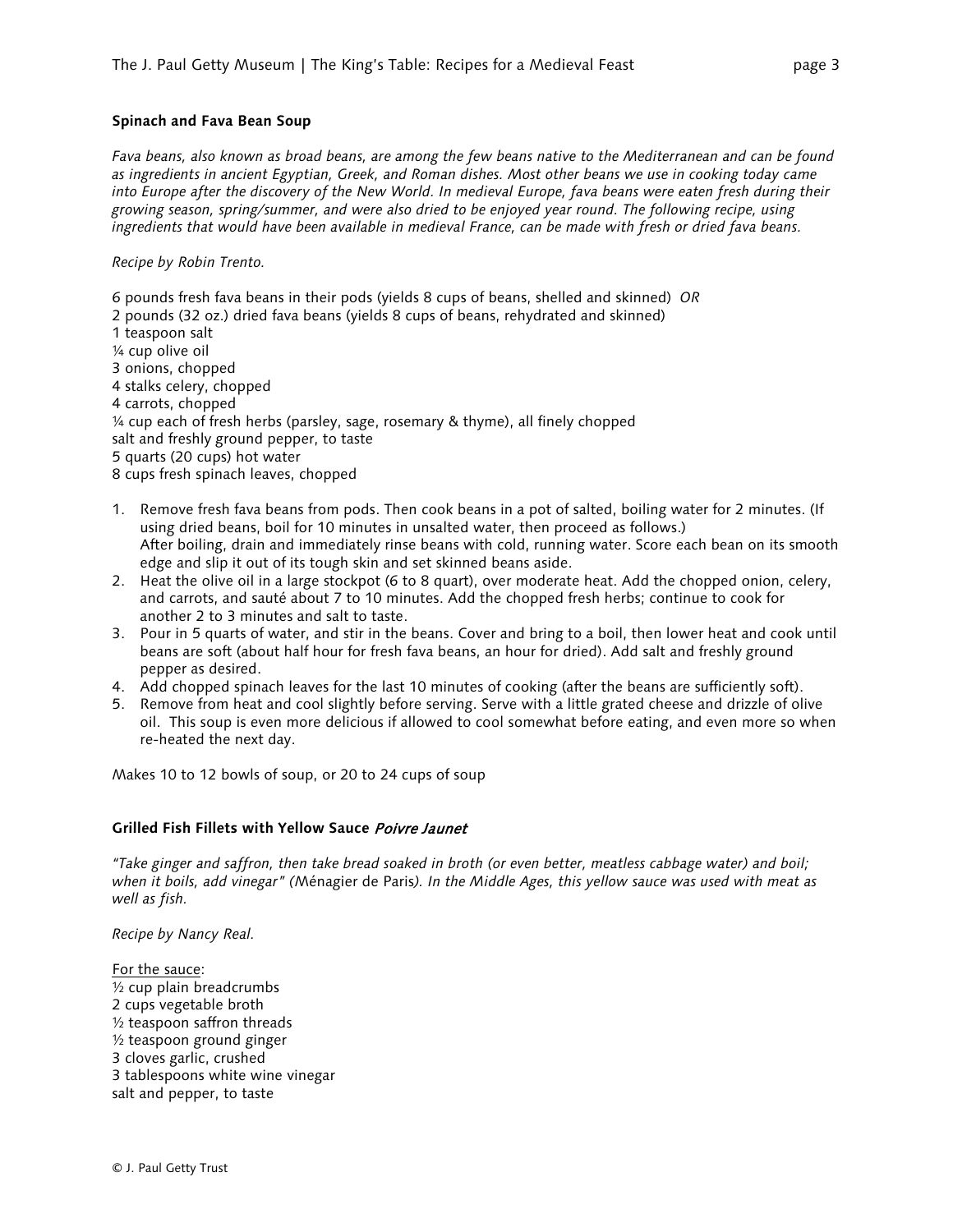In a 2-quart saucepot, stir to combine the breadcrumbs, broth, saffron, ginger, and garlic. Bring the mixture to a boil and stir in the vinegar. Simmer and stir for 2 minutes. Stir in the salt and pepper, to taste. Strain sauce and set aside. Warm up sauce before serving.

Makes 1 cup

For the fish: 5 to 6 tablespoons olive oil six 5-ounce fish fillets (trout, haddock, or red snapper) salt and pepper, to taste 1 lemon, thinly sliced (for garnish) 6 sprigs of parsley (for garnish)

Heat oil in a 12- or 14-inch nonstick skillet. Add fish fillets and sauté on medium heat 3 to 5 minutes per side or until fish is flaky and cooked through. Serve fish on a platter or in individual dinner plates; spoon some warm sauce over each fish fillet. Garnish with lemon slice and parsley.

Serves 6

## **French Country Sausage (**Saucisse a Cuire)

*Sausage making dates to ancient times; it evolved as a way to maximize the yield of a hunt and preserve meat that could not be consumed fresh at slaughter. The word* sausage *derives from the Latin word* salsus*, which means salted, or preserved. Sausage recipes from around the world reflect local climates, cuisines, and ingredients. This recipe combines ingredients that would have been typically used during the Middle Ages in French country cooking. Sausages were traditionally stuffed into casings of animal intestines, or fried as patties, as below.*

*Recipe by Robin Trento.*

1 pound fresh pork (shoulder or Boston butt)

1 pound fresh veal (stew meat or shank)

 $\frac{1}{2}$  pound slab bacon, rind removed

- 1 tablespoon each freshly ground pepper and salt
- 1 teaspoon each of fresh herbs (thyme, sage, marjoram, parsley) all finely chopped
- 1 teaspoon each of exotic spices (nutmeg, cinnamon, cloves) all ground

¼ cup dry white wine

2 to 4 tablespoons flour (for light dusting of sausage patties before frying)

Vegetable oil, as needed (for pan frying)

- 1. Chop meat, and slab of bacon (with its fat) into coarse pieces. Partially freeze meat.
- 2. Place these very cold meat chunks (excluding bacon) into a meat grinder on a medium coarse setting and grind them all together.
- 3. Finely dice the cold bacon pieces (including fat) by hand, and add to ground meat mixture.
- 4. Mix in the salt, herbs and spices; then pour in white wine. Blend well with fingers. Allow the mixture to rest overnight in a tightly covered bowl in refrigerator so all flavors can mingle.
- 5. With moistened hands, shape the sausage mixture into round patties about 34" thick and 2" wide. Lightly dust both sides of the patties with flour prior to frying. Place them in a lightly greased pan set over medium heat. As they cook, gently press the patties with a slotted spatula to squeeze out excess fat. Brown patties 5 to 8 minutes on each side, then drain on paper towels and serve hot.

Makes 20 sausage patties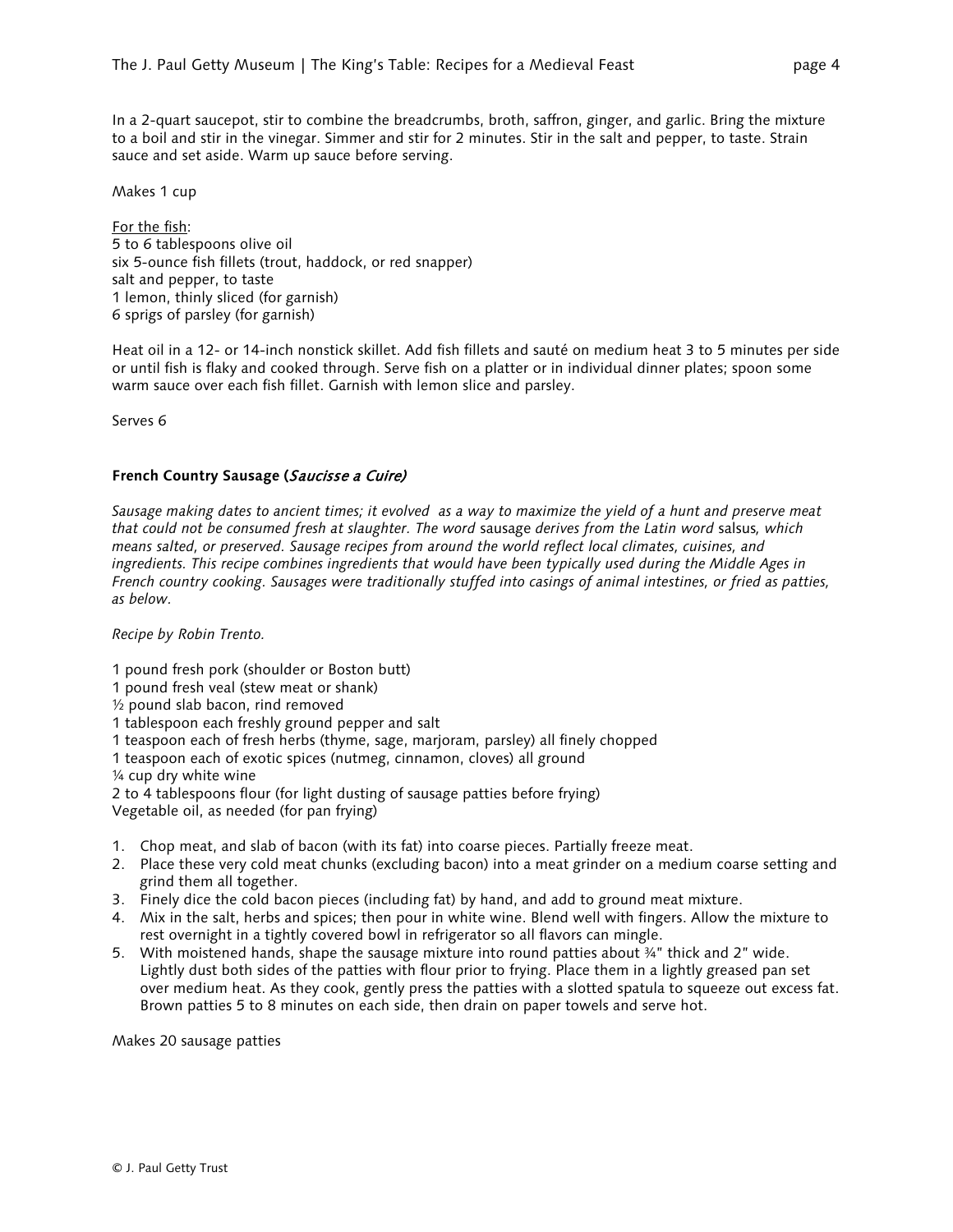# **Rissoles**

*In the Middle Ages, pastry was used to envelop a variety of ingredients that could be baked–and held cleanly. As*  a result, rissoles, or turnovers, became popular confections in the 14<sup>th</sup> and 15<sup>th</sup> centuries and were served at *banquets as* entremets *(small bites that were enjoyed between courses.)*

# *Recipe by Nancy Real.*

For the Pâte Brisée (pastry dough):

- 1 cup water
- 1 teaspoon saffron threads
- 1 ¾ cups all-purpose, unbleached flour

9 tablespoons cold, unsalted butter, cut into squares

- scant 1 teaspoon salt
- 1. Prepare saffron water up to a day ahead prior to making rissoles: In a small saucepan boil together the water and saffron for 2 to 3 minutes (water should turn yellow). Transfer saffron water to a Pyrex or porcelain bowl and cool completely. Strain water into a glass or porcelain bowl, reserving saffron threads; cover and refrigerate. (Do not use a plastic container as it will permanently discolor.)
- 2. Meanwhile, in a large mixing bowl, combine the flour, butter squares, and salt. With a pastry cutter or a fork, blend in butter until mixture is uniform and resembles small peas.
- 3. Sprinkle 1/3 cup plus 3 tablespoons of saffron water over ingredients in bowl, mixing gently, until mixture amalgamates and dough is formed. Reserve remaining saffron water for cheese filling.
- 4. Gather dough with hands, shaping it into a ball. Cover dough ball completely with plastic wrap. Refrigerate dough while preparing fruit filling.

# For the fruit filling:

- 3 tablespoons white or dark raisins, chopped into ¼-inch pieces
- 4 ounces dried figs (about 8 figs), chopped into ¼-inch pieces
- ½ cup almonds or walnut meats, chopped into ¼-inch pieces
- ¼ teaspoon ground ginger
- ¼ teaspoon ground cinnamon
- pinch ground cloves
- ½ cup cold water
- ½ cup white wine
- 1 apple, peeled, cored, and chopped into ¼-inch pieces
- 1. In a 2-quart saucepot, combine all ingredients and bring to a boil. Cook until apple is soft (do not overcook). Strain cooked fruit into a Pyrex or porcelain bowl, discarding liquid. Cover and set on a counter to cool completely. In the meantime, roll out pastry as follows:
- 2. With lightly floured hands, flatten dough to an 8-inch circle. Working on a flat surface place dough between two floured waxed paper sheets, each measuring 18 inches. Gently roll out dough from center to outer edges to form a 16-inch circle. To prevent sticking, peel off the waxed paper sheets and dust them with flour two or three times while working. The dough should be thin.
- 3. Remove top waxed sheet and, with a 2½-inch round cookie cutter or a glass, cut circles into the dough. Set circles aside on a lightly floured surface.
- 4. Gather remaining scraps of dough, shaping them into a ball. Flatten them to form a 6 or 8-inch circle; repeat flouring, rolling and cutting instructions. Set aside.
- 5. Meanwhile, preheat oven to 375˚F. Grease and flour two large baking sheets and set aside. Prepare a small bowl with cold water and set aside.
- 6. Place scant 1 teaspoon of the fruit filling onto each dough circle. Wet edges of dough circles with water and seal the rissoles into half-moon shapes. Place the rissoles on baking sheets, spaced one inch apart (each sheet will hold approximately 15 to 18 rissoles.
- 7. Bake 6 minutes and then invert sheets. Bake an additional 6 to 8 minutes or until underside of rissoles are golden brown. Serve warm.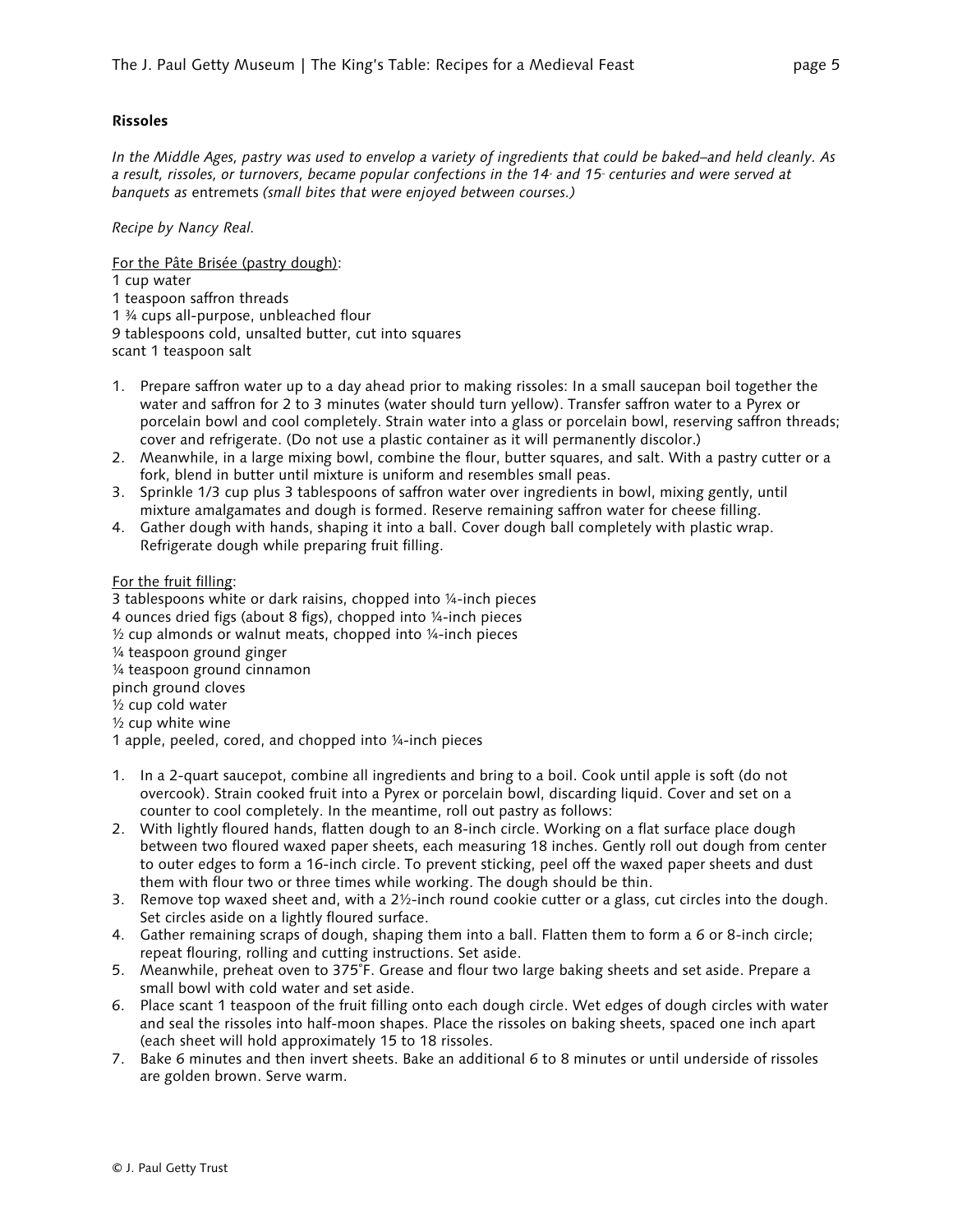Makes 32 to 36 rissoles

For the cheese filling: ½ cup reserved saffron water and threads 1 pound farmer's or ricotta cheese 3 large eggs, beaten 4 ounces unsalted butter, cut into squares and softened 1 cup plain breadcrumbs ½ cup dark or golden raisins 1/8 to ¼ teaspoon ground cinnamon 1/8 to ¼ teaspoon ground ginger

- 1. In a 3-quart mixing bowl, combine the cheese, eggs, butter, breadcrumbs, raisins, and the lesser amounts of spices together. With a fork, gently stir in 3 to 4 tablespoons of the saffron water and threads to combine or until cheese mixture is uniform. Taste and, if needed, adjust spice level. Set cheese mixture aside and roll out pastry as follows:
- 2. With lightly floured hands, flatten dough to an 8-inch circle. Working on a flat surface place dough between two floured waxed paper sheets, each measuring 18 inches. Gently roll out dough from center to outer edges to form a 16-inch circle. To prevent sticking, peel off the waxed paper sheets and dust them with flour two or three times while working. The dough should be thin.
- 3. Remove top waxed sheet and, with a 2½-inch round cookie cutter or a glass, cut circles into the dough. Set circles aside on a lightly floured surface.
- 4. Gather remaining scraps of dough, shaping them into a ball. Flatten them to form a 6 or 8-inch circle; repeat flouring, rolling and cutting instructions. Set aside.
- 5. Meanwhile, preheat oven to 375˚F. Grease and flour two large baking sheets and set aside. Prepare a small bowl with cold water and set aside.
- 6. Place scant 1 teaspoon of the cheese filling onto each dough circle. Wet edges of dough circles with water and seal the rissoles into half-moon shapes. Place the rissoles on baking sheets, spaced one inch apart. (Each sheet will hold approximately 15 to 18 rissoles).
- 7. Bake 6 minutes and then invert sheets. Bake an additional 6 to 8 minutes or until underside of rissoles are golden brown. Serve warm.

Makes 32 to 36 rissoles

# **Spiced Quince Butter Cake**

*Most spices came from the East and long remained rare and expensive commodities in Europe. Roman food was always liberally spiced, and the practice of cooking with spices continued through the Middle Ages and remained common until the 18<sup><i>f*</sup> century. Because of their rarity and value, spices were highly esteemed gifts during the *Middle Ages. In France, it is reported that taxes, ransoms, or customs dues were sometimes paid in spices. Guillaume Taillevent listed ginger, cinnamon, cardamom, and cloves (among others) necessary in a well-stocked kitchen. Much later, the French gastronome Câreme regarded the abuse of spices as one of the enemies of good cookery!*

*In medieval France, quince was used not only in cooking, but also in perfumery and medicine.*

*Recipe by Maite Gomez-Rejón.*

For the quince:

- 1 quince, peeled, cored and cut into 16 slices
- 1 cup water
- 1 cup sugar
- 1 cinnamon stick
- 1 star anise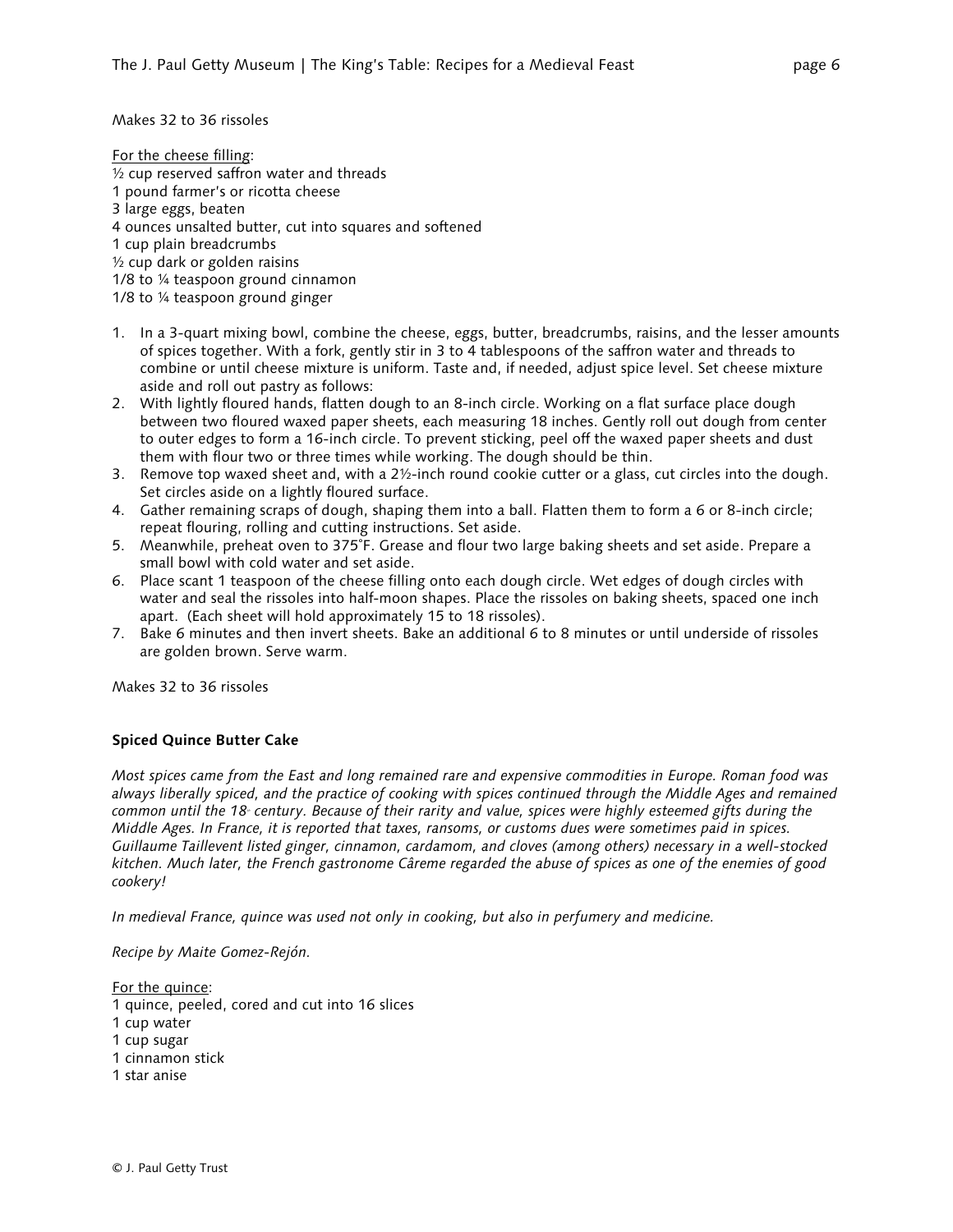- For the cake: 1 stick butter, cut into pieces 1 1/3 cup confectioner's sugar ½ cup ground almonds 1/3 cup flour ½ teaspoon cinnamon ¼ teaspoon nutmeg ¼ teaspoon ground cardamom 1/8 teaspoon ground cloves 4 egg whites ½ teaspoon orange zest
- 1. To prepare the quince: In a large saucepan, combine the quince, water, sugar, cinnamon, and star anise. Cover. Bring the mixture to a boil over high heat, then reduce the heat to medium-low and simmer until the quince is tender. Let cool in the poaching liquid, then remove from liquid and pat dry on paper towels.
- 2. To make the cake: Preheat oven to 400° F. In a large skillet over medium heat, melt the butter. Continue to let the butter heat until the white milk solids fall to the bottom of the skillet and turn a rich hazelnut brown. (This is called brown butter.)
- 3. Separately sift together the confectioner's sugar, ground almonds, flour, and spices in a bowl.
- 4. On the lowest speed of a Kitchen Aid or hand blender, whisk in the egg whites and orange zest. Mix until all the dry ingredients are moistened. Increase the speed and stir in the brown butter. Beat until smooth.
- 5. Butter a 10-inch cake pan, pour in the batter and smooth the top. Arrange the quince slices on the batter and bake 25 to 30 minutes, or until golden brown. Let cool before serving.

Serves 6 to 8

## **Spiced Honey Nut Crunch (**Nucato**)**

*The term* [dessert](http://en.wikipedia.org/wiki/Dessert) *comes from* desservir*, an Old French word meaning "to clear a table," and originated during the Middle Ages. This* nucato *is related to the delicious "nougat noir" or black nougat that is still made in the southern French town of Sisteron. This recipe contains a pleasant surprise— the perfumed bite of spices.*

*Recipe by Nancy Real.* 

1½ cups honey 1 pound walnuts, coarsely chopped ½ to 3/4 teaspoon ground cinnamon ½ teaspoon ground ginger ¼ teaspoon ground cloves

- 1. In a 4-quart saucepot, gradually bring the honey to a boil. Add the nuts and spices to the simmering honey.
- 2. Cook over low heat, stirring constantly and standing away from burner to avoid hot splatters, for 6 to 10 minutes or until honey turns amber.
- 3. Place parchment paper onto a large baking sheet or butter a large, Pyrex baking dish.
- 4. Carefully pour honey-nut mixture evenly onto parchment paper or baking dish, spreading it evenly with a lemon.
- 5. Cool completely before serving, about 40 minutes. Using shears, cut nucato into two-inch squares, placing them in a serving platter.

Makes 30 to 36 pieces